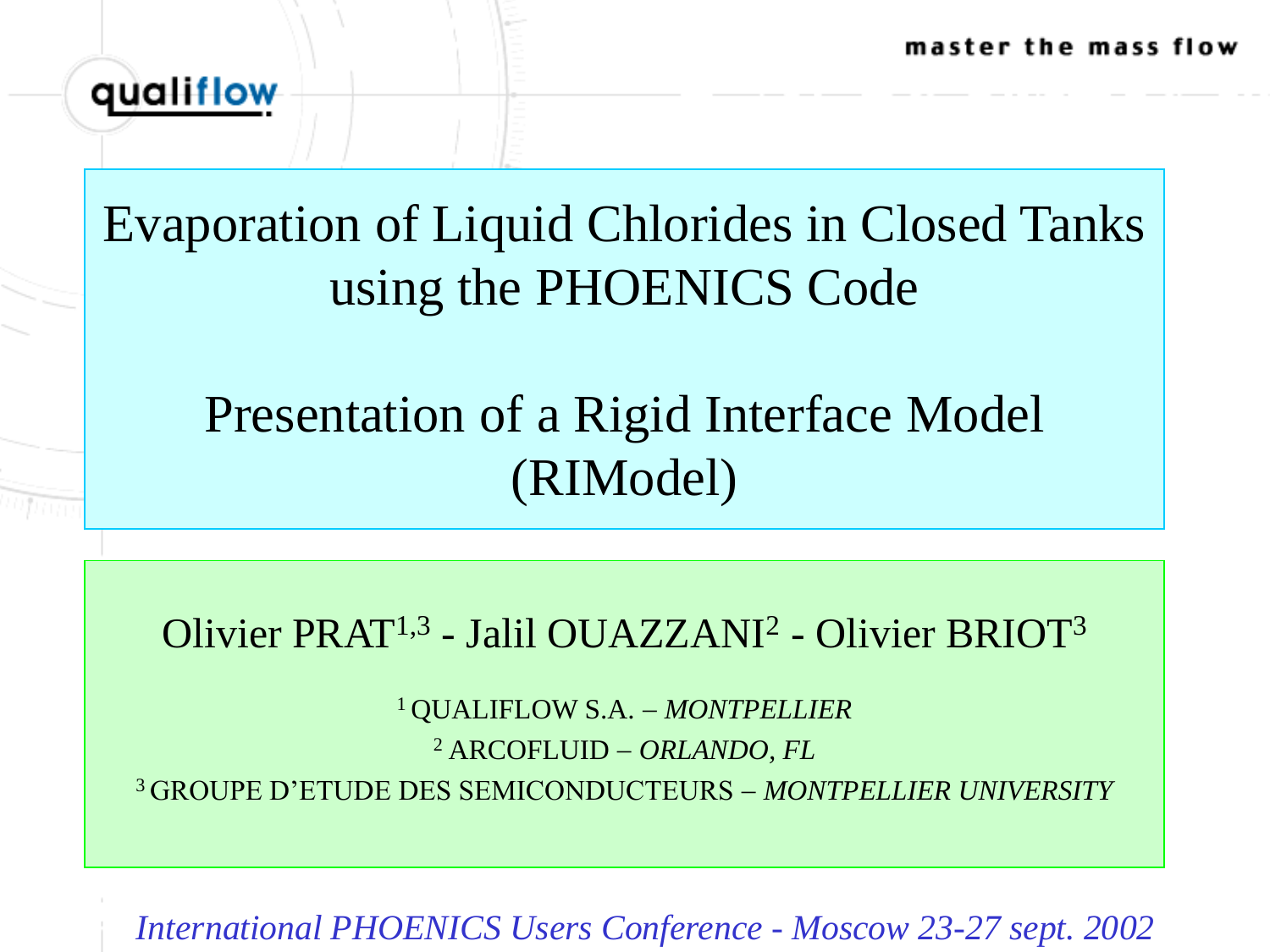

### SUMMARY

- 1 INTRODUCTION
- 2 EVAPORATION OF LIQUIDS *Theorical Background*
- 3 RIModel (Rigid Interface Model)
	- *Governing Equations and Characteristics*
	- *Application with the PHOENICS Code*
	- *Boundaries Conditions for Parametric Study*
	- *Simulated Cases*
	- *Exemple of Results*
- 4 RIModel VALIDITY LIMIT *Subcooled Pool Boiling Situation* 5 - CONCLUSION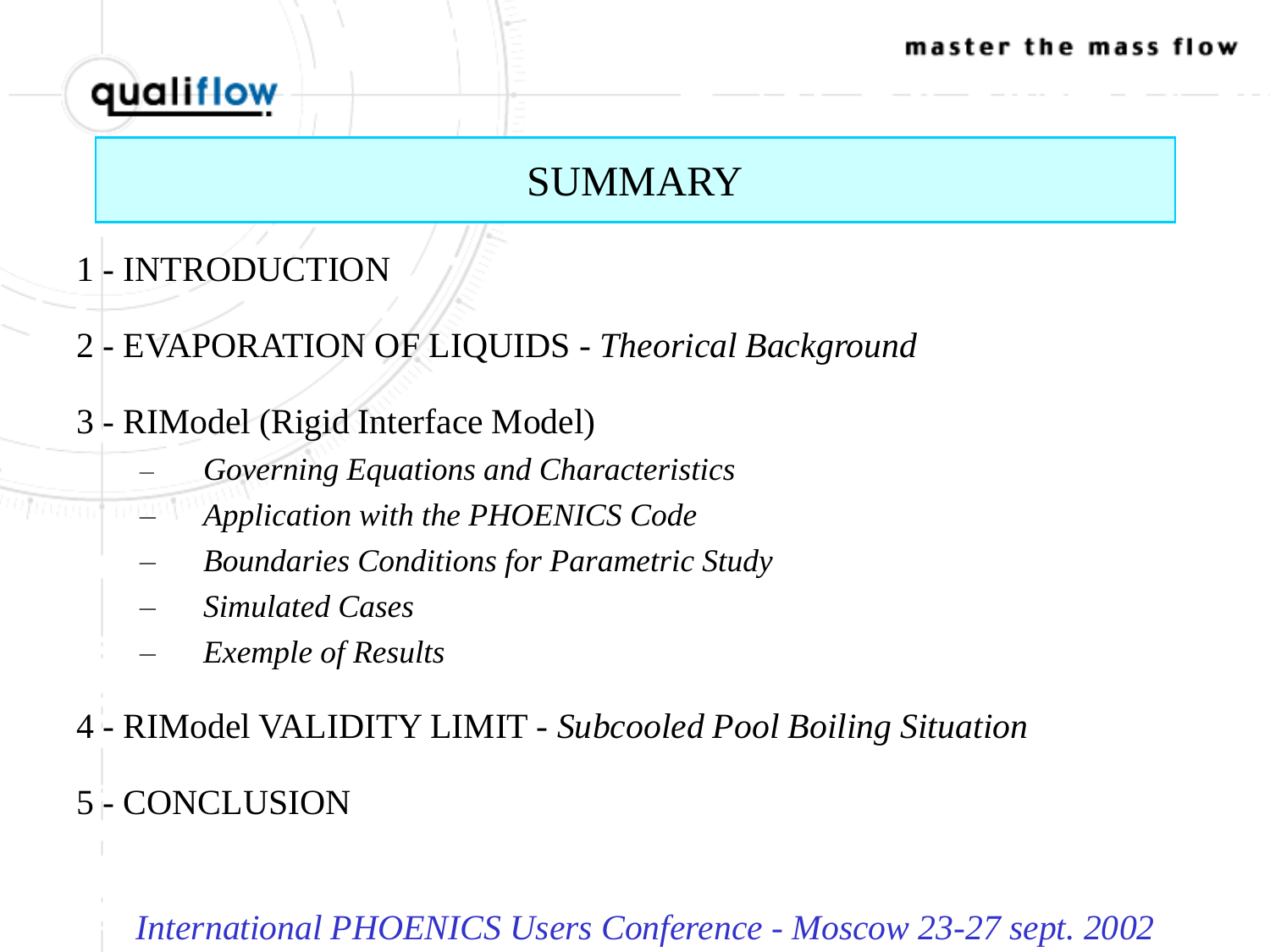

## INTRODUCTION

- 1 Optical Fiber Industry
- Liquid (  $SiCl<sub>4</sub>, GeCl<sub>4</sub>, ...$  ) changed into Vapor and Oxydized (  $SiO<sub>2</sub>, GeO<sub>2</sub>, ...$  )
- Mainly used Current Technique : Bubbling  $\Rightarrow$  Carrier Gas send into Liquid
- Intended Technique : Direct Liquid Evaporation for Higher Vapor Flow expected
- 2 Prediction of Evaporation Phenomenon means turn to Numerical Simulation
- Hydrodynamic and Thermal Phenomena Simulation inside Closed Tanks
- Start from Equilibrium Situation and Simulation of Flow Requirements for Optical Fiber Production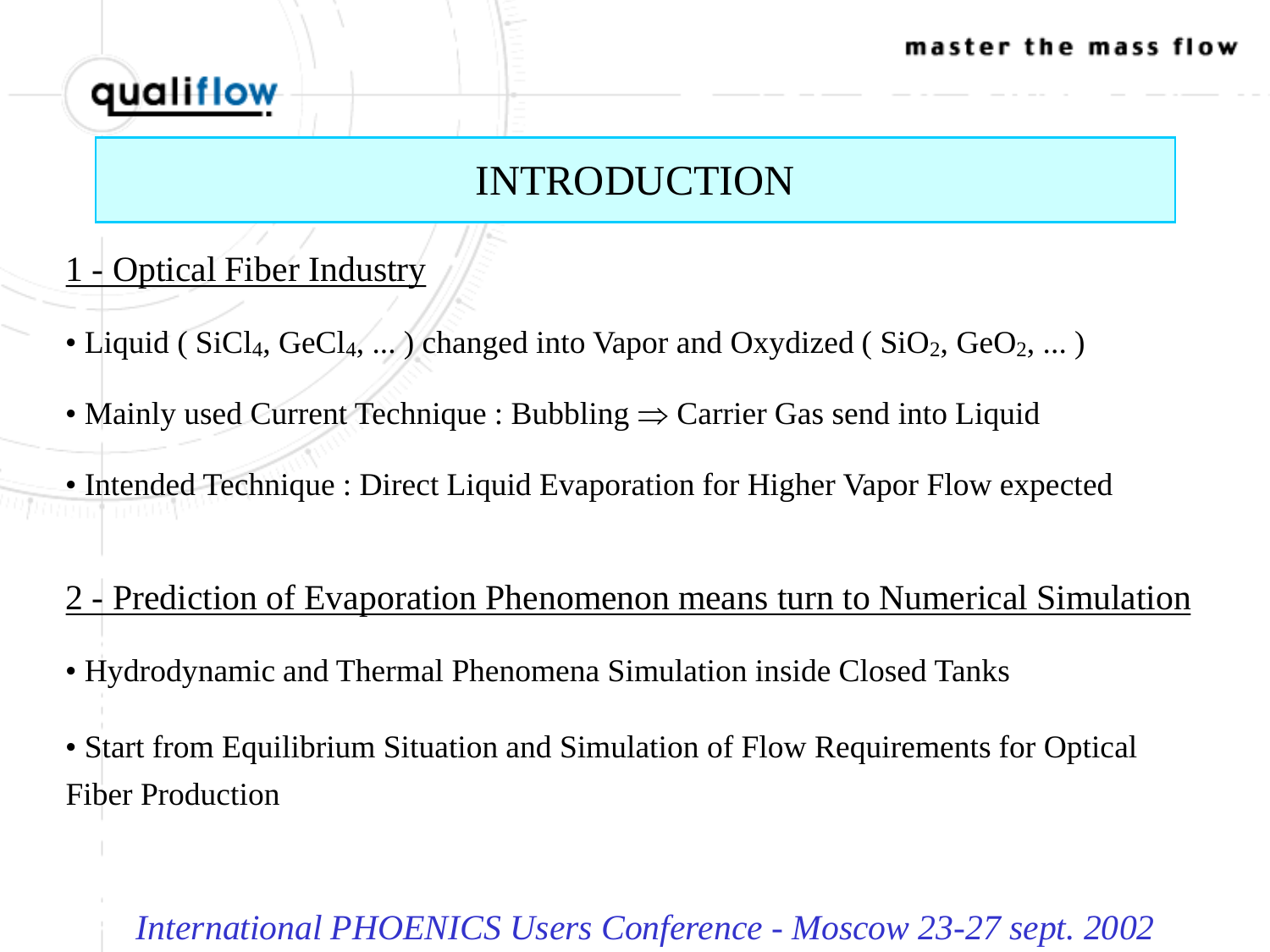

## INTRODUCTION

- 3 Specific Model for prediction of Evaporation Process in closed Tanks
- Multi-Domain Method

 $\Rightarrow$  Resolution of each Phase separately

 $\Rightarrow$  *Two Phases linked by Boundaries Conditions at the Interface* 

• Use CHAM's CFD PHOENICS

 $\Rightarrow$  Computation of a Specific Model for Evaporation in Closed Tanks

 $\Rightarrow$  Interface taken as a Rigid Plate with a Moving Speed

*RIModel (acronym of Rigid Interface Model)*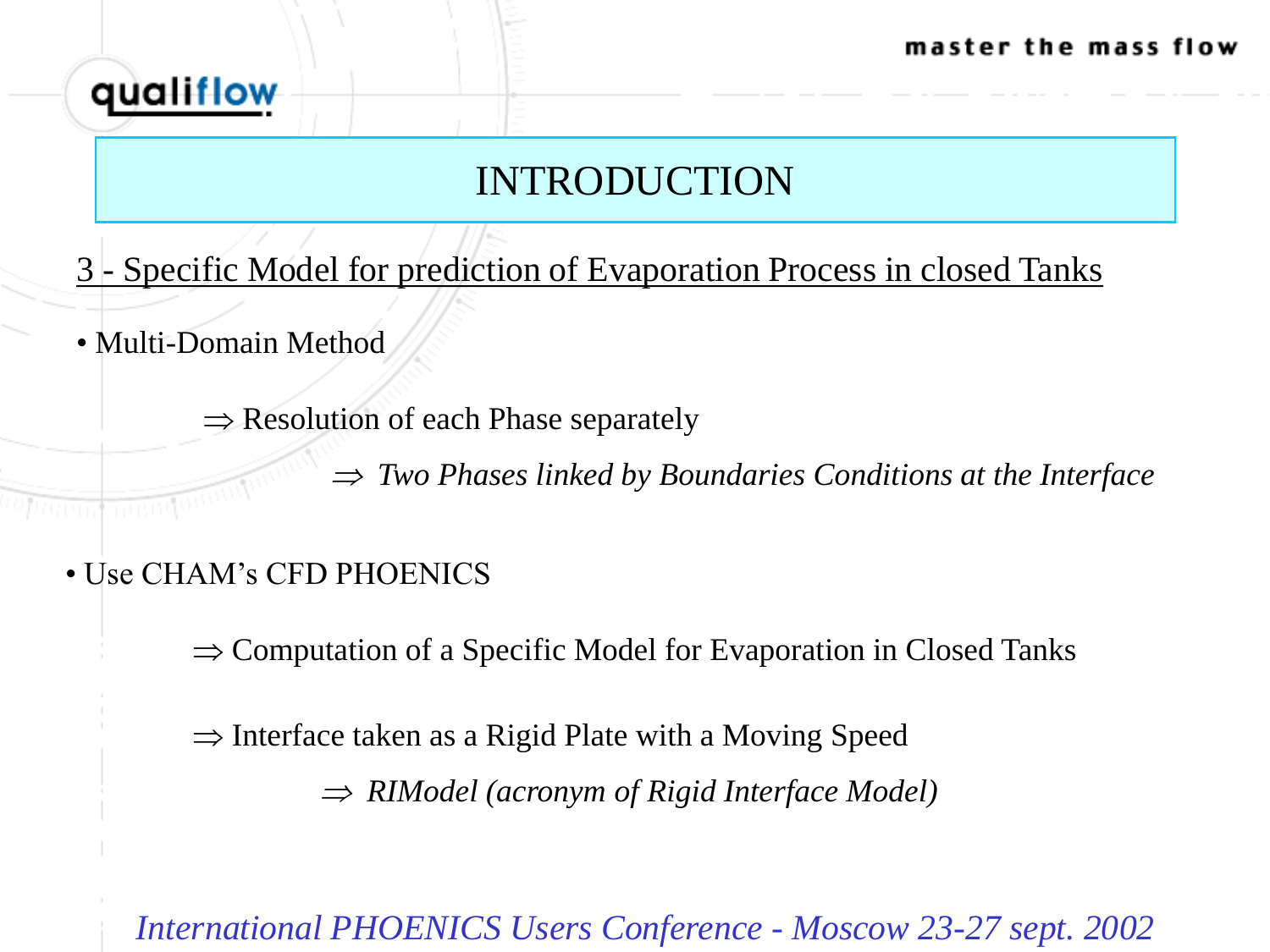## EVAPORATION OF LIQUIDS *- Theorical Background*

- 1 Two kinds of Evaporation Processes for Liquids
- Vapor directly produced at Liquid / Vapor Interface *(Radiative Heating for instance)*
- Vapor produced by Bubbles starting at Immersed Solid Heated Surface *(Pool Boiling)*
- 2 Pool Boiling *4 Boiling Mechanisms*
- Subcooled Boiling  $\Rightarrow$  *No bubbles (or Recondense near Heated Surface)*
- Boiling with Net Evaporation  $\Rightarrow$  *Nucleate Boiling Region* 
	- *Partial Film Boiling Region (or Transition)*
	- *Film Boiling Region*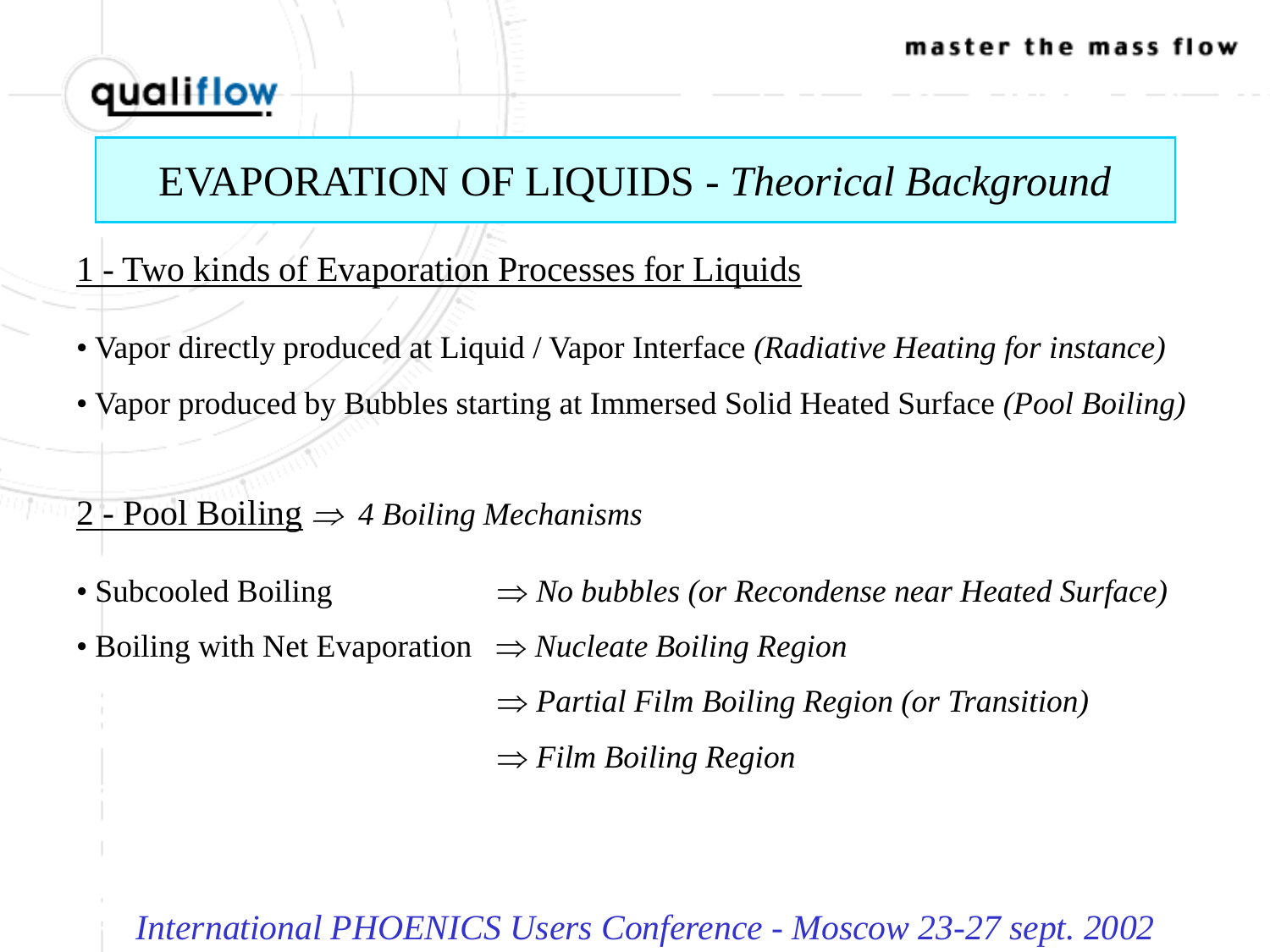## EVAPORATION OF LIQUIDS *- Theorical Background*

- 3 How to predict Evaporation Phenomenon in Closed Tanks ?
- $\Rightarrow$  ASSUMPTION :

*Pool Subcooled Boiling*  $\Rightarrow$  *Pressure Stability, Avoiding Decay of Liquid Precursors* 

 $\Rightarrow$  CONSEQUENCE :

*Two Phases Liquid and Vapor strictly separated : Analogy with Melting Process*

 $\Rightarrow$  Two Regions with Different Thermodynamic Properties separated by a Moving Interface

 $\Rightarrow$  Heat Exchange at the Interface according Heat Conduction with Release *(Solidification or Condensation Process)* or Absorption of Heat *(Melting or Evaporation Process)*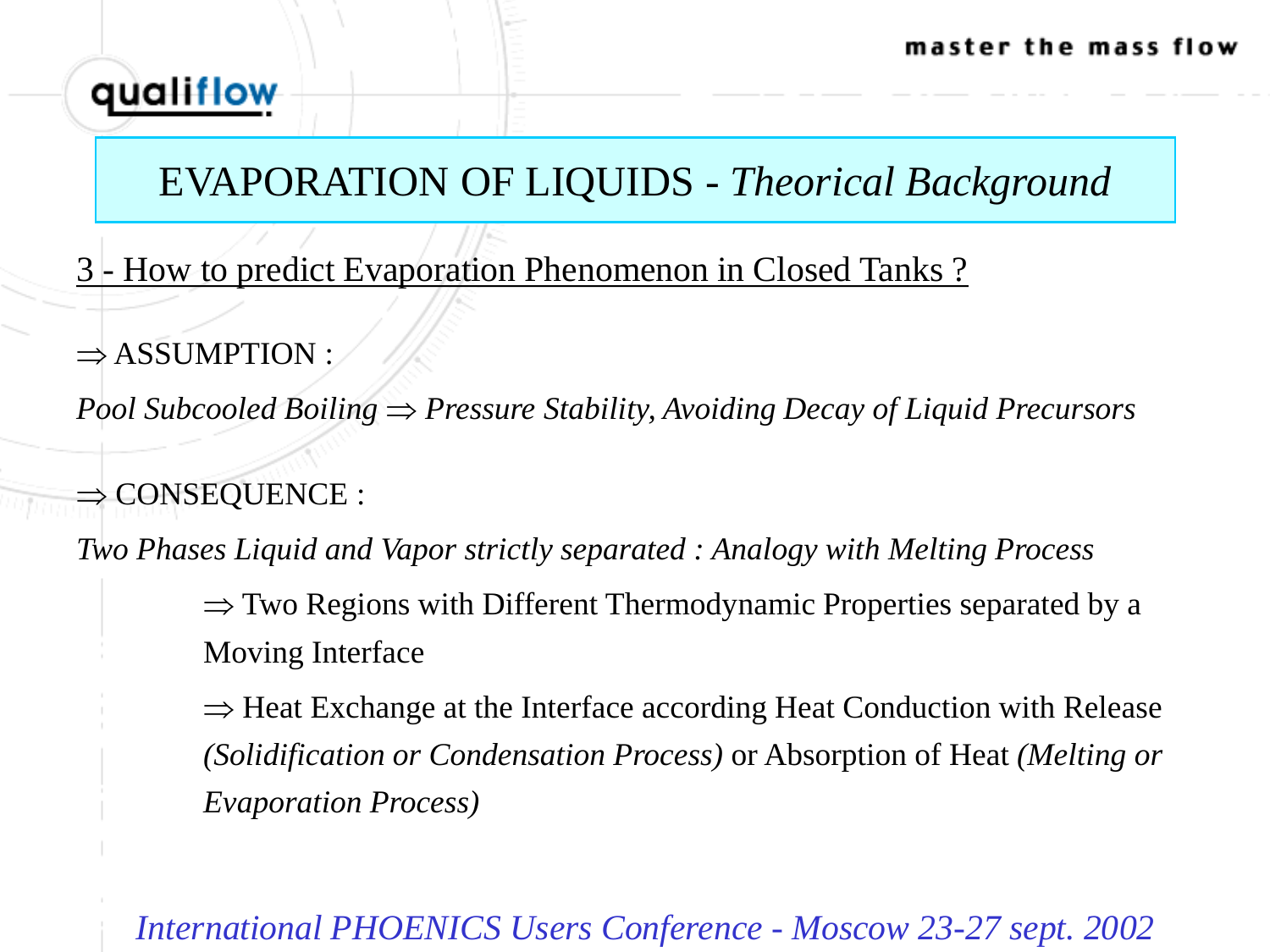#### RIModel *- Governing Equations and Characteristics*

 $4$  - Implement Features with PHOENICS  $\Rightarrow$  Rigid Interface Model (RIModel) • *Vapor Quantity Calculation by a Mass Balance and the Perfect Gas Law :* **Mvap (t)** Mvap ( t ) = Mvap( t = 0 ) – Mcoll ( t ) + Mint ( t )  $\Rightarrow$  **Pvap** 

• *Liquid Interface Temperature Calculation with Antoine's Equation ( SiCl4 ) :* **Ts**  $Pvap = 10^{6}$ [ 4.09777 – 1200 / ( Ts – 37 ) ]  $\Rightarrow$  **Ts** 

• *Mass Exchange Calculation at the Interface :* **qint (t)** qint (t)  $\Delta$ Hvap = [ $\lambda$ vap  $\Delta$  ( $\partial$ T/ $\partial$ z) –  $\lambda$ liq  $\Delta$  ( $\partial$ T/ $\partial$ z) ]  $\Rightarrow$  **qint (t)** 

• *Interface taken as Rigid Plate with Moving Speed equal to Evaporation Speed*

• *Friction at the Vapor Side of the Plate and Slip without Friction at the Liquid Side of the Plate*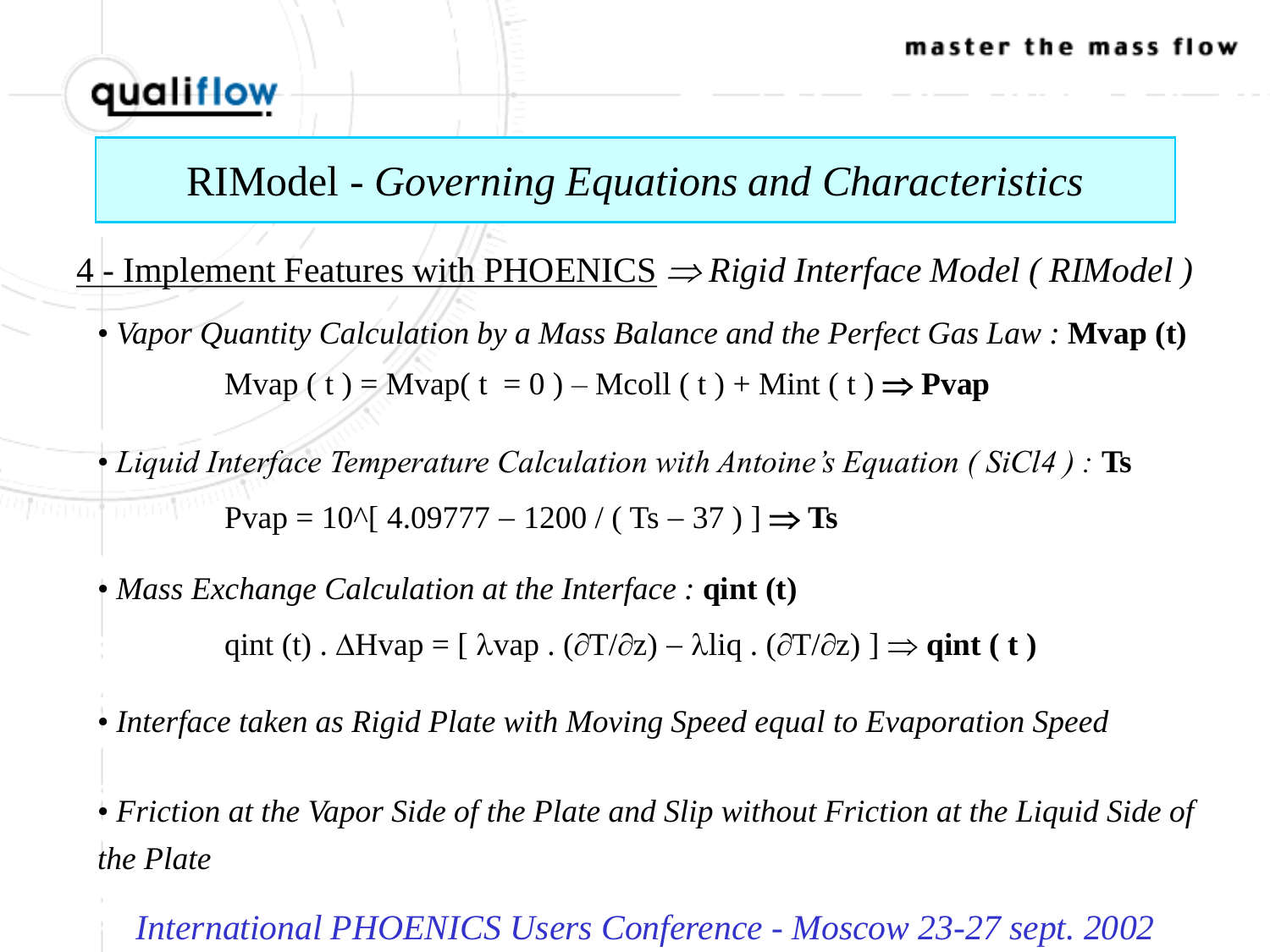#### RIModel *- Application with the PHOENICS Code*

- 1 Moving Grid Option *ZMOVE function of PHOENICS*
- 2 Tank Internal Domain splitted in 5 Zones

qualiflow

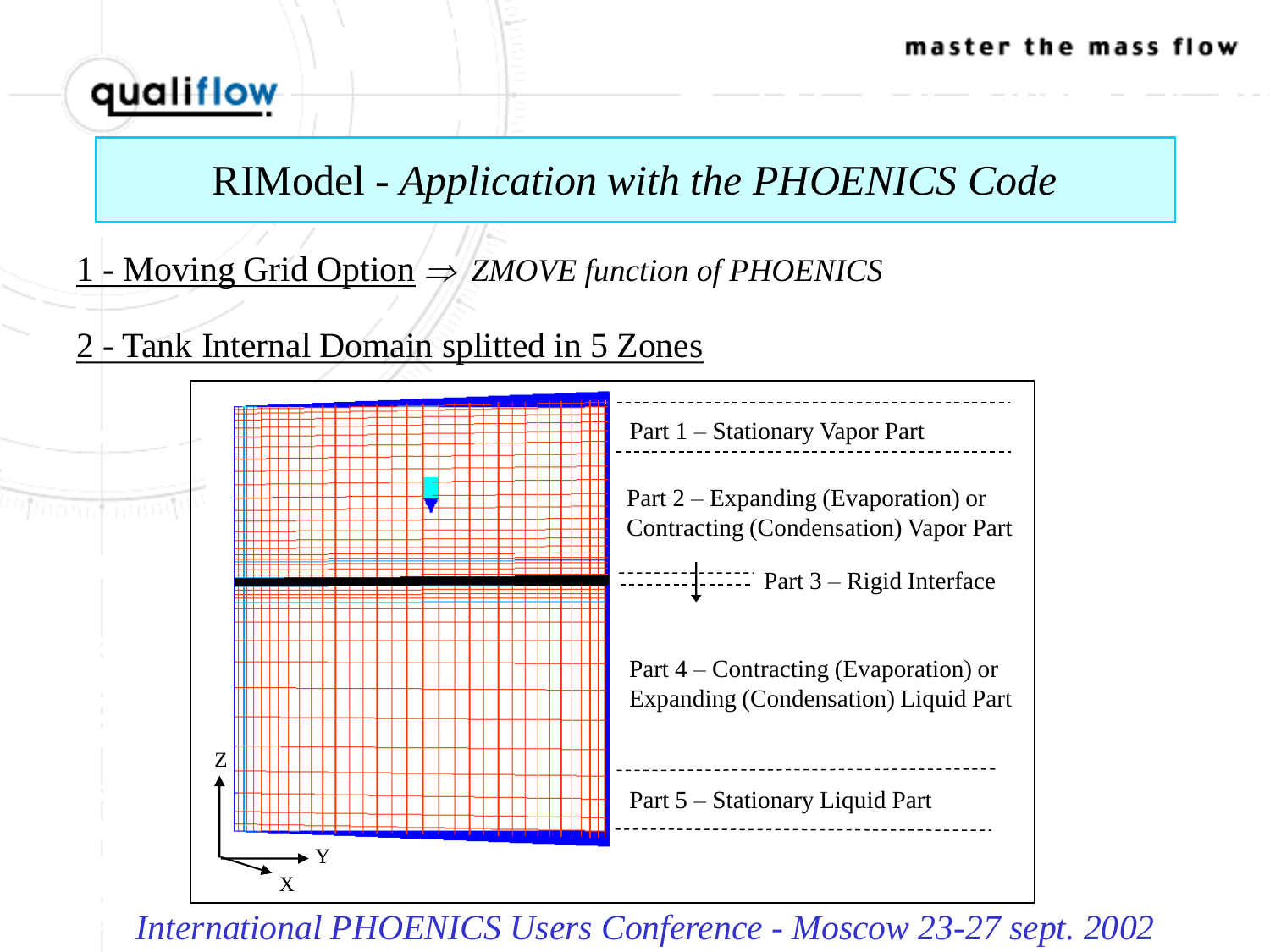## RIModel *- Boundaries Conditions for Parametric Study*

3 PARAMETERS FOR PARAMETRIC STUDY  $\Rightarrow$  Q ( Collected Vapor Flow )

 $\Rightarrow$  **S** ( Size of Evaporation Surface )

Twall *( Fixed Wall Temperature )*

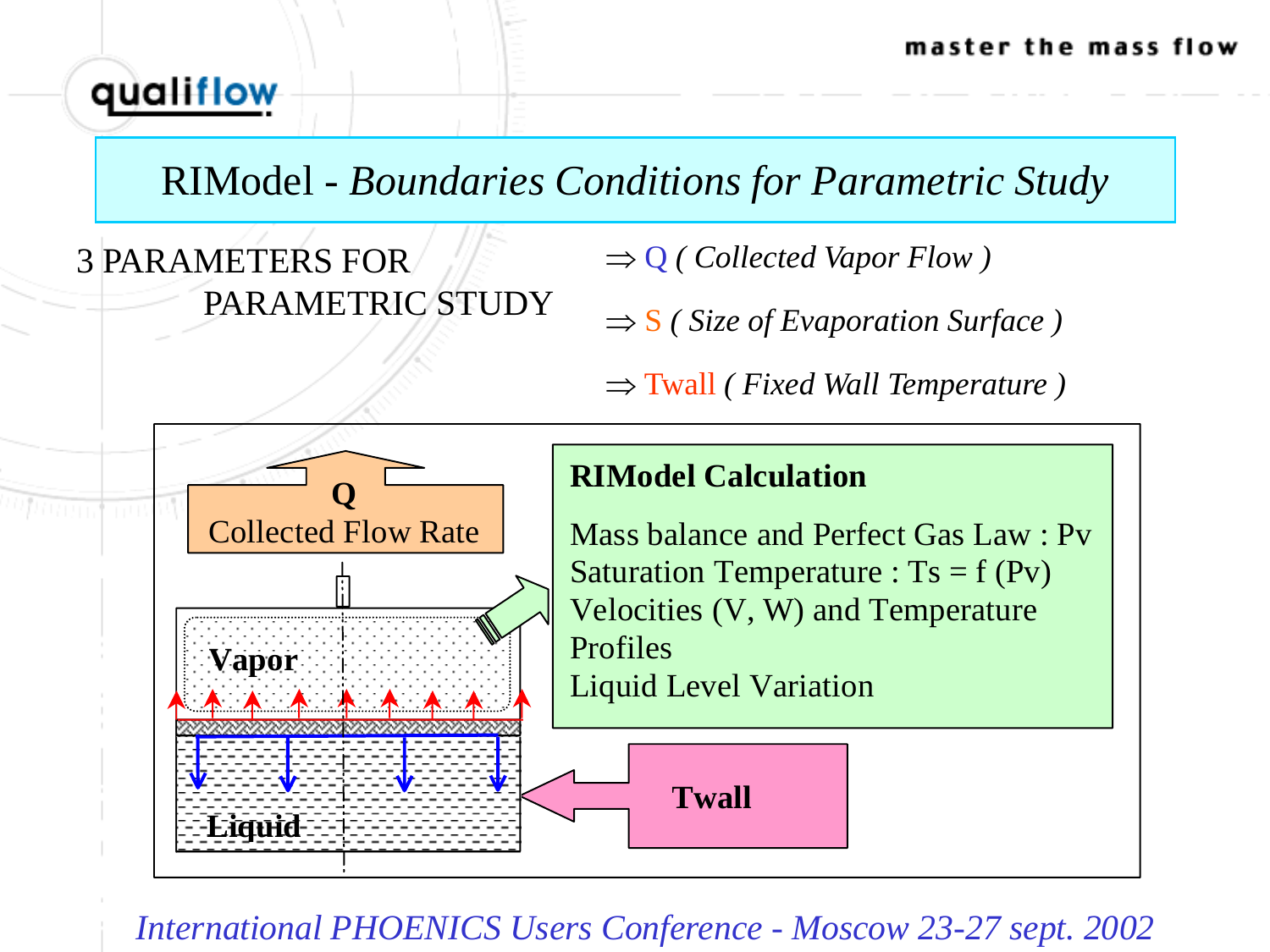#### RIModel *- Simulated Cases*

|                          |                                                         | S1                                                     | $S2 = 2 \times S1$                                                                   | $S3 = 5 \times S1$    |
|--------------------------|---------------------------------------------------------|--------------------------------------------------------|--------------------------------------------------------------------------------------|-----------------------|
|                          |                                                         | Geometry $n^{\circ}1$<br>$(S1 = 5.6$ dm <sup>2</sup> ) | Geometry $n^{\circ}2$<br>$(S2 = 11.2$ dm <sup>2</sup> ) $(S3 = 28$ dm <sup>2</sup> ) | Geometry $n^{\circ}3$ |
| $\overline{\mathbf{Q}}$  | Vapour Flow $n^{\circ}1$<br>$(Q1 = 6.5 \text{ gr/min})$ | Case $n^{\circ}1$                                      | Case $n^{\circ}4$                                                                    | Case $n^{\circ}7$     |
| $Q2 = 2 x Q1$            | Vapour Flow $n^{\circ}2$<br>$(Q2 = 13 \text{ gr/min})$  | Case $n^{\circ}2$                                      | Case $n^{\circ}5$                                                                    | Case $n^{\circ}8$     |
| $Q3 \approx 5 \times Q1$ | Vapour Flow $n^{\circ}3$<br>$(Q3 = 30 \text{ gr/min})$  | Case $n^{\circ}3$                                      | Case $n^{\circ}6$                                                                    | Case $n°9$            |

*And for Every Case :*

qualiflow

 $\Rightarrow$  Same Tank Internal Volume (29 Liters) and Liquid Quantity (20 Liters)

 $\Rightarrow$  Fixed Wall Temperature (Twall) fixed by "Empiric" Determination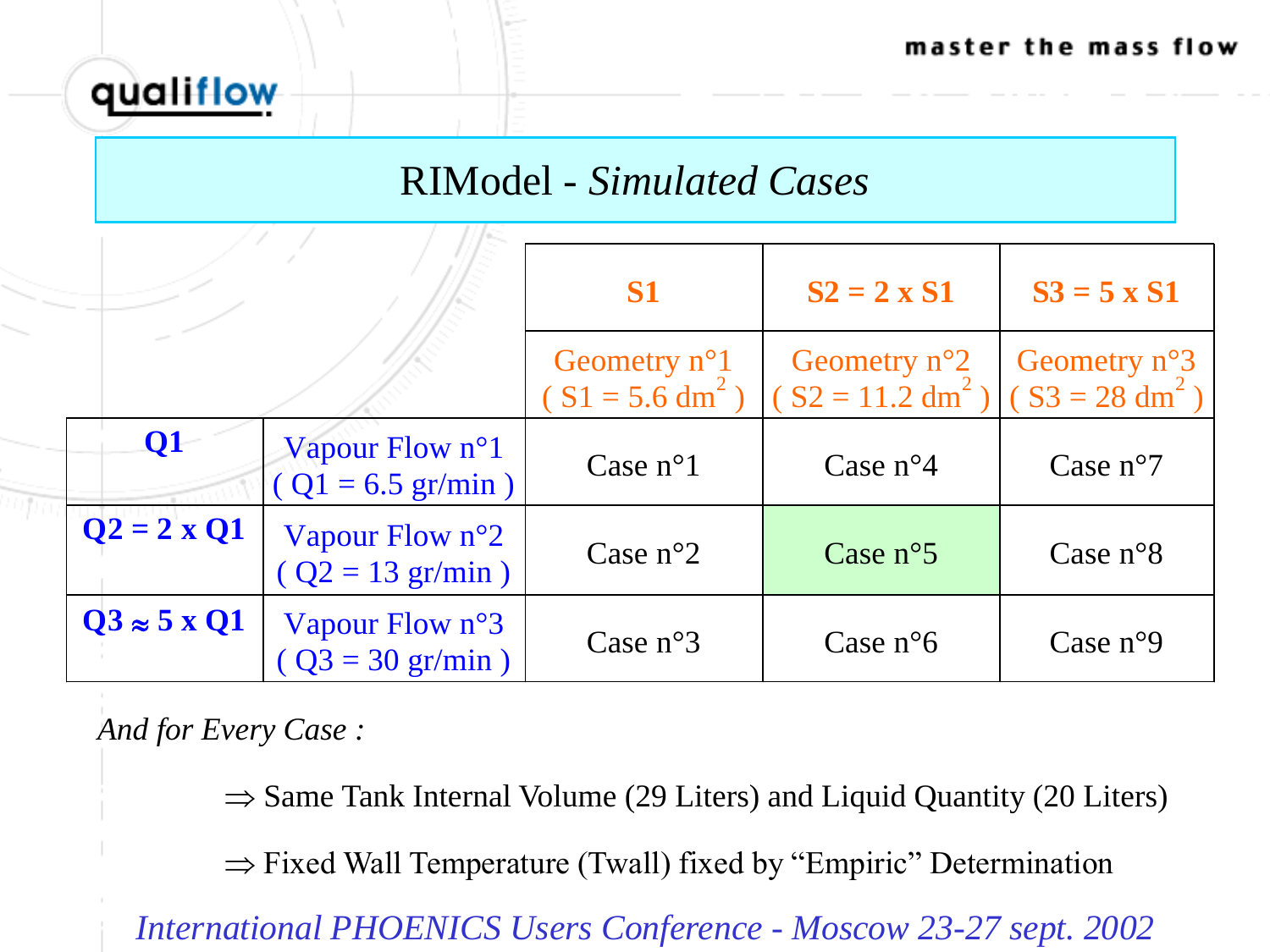### RIModel *- Exemple of Results for Case n°5*

1 - Boundary Conditions

qualiflow

- *Collected Vapor Flow : Q2*
- *Evaporation Surface : S2 = 11.2 dm<sup>2</sup>*
- *Fixed Wall Temperature : Twall*
- 2 Simulation Results *( start from 44°C )*
- *Vapor Pressure : Pvap*
- *Interfacial Mass Transfert : q int*

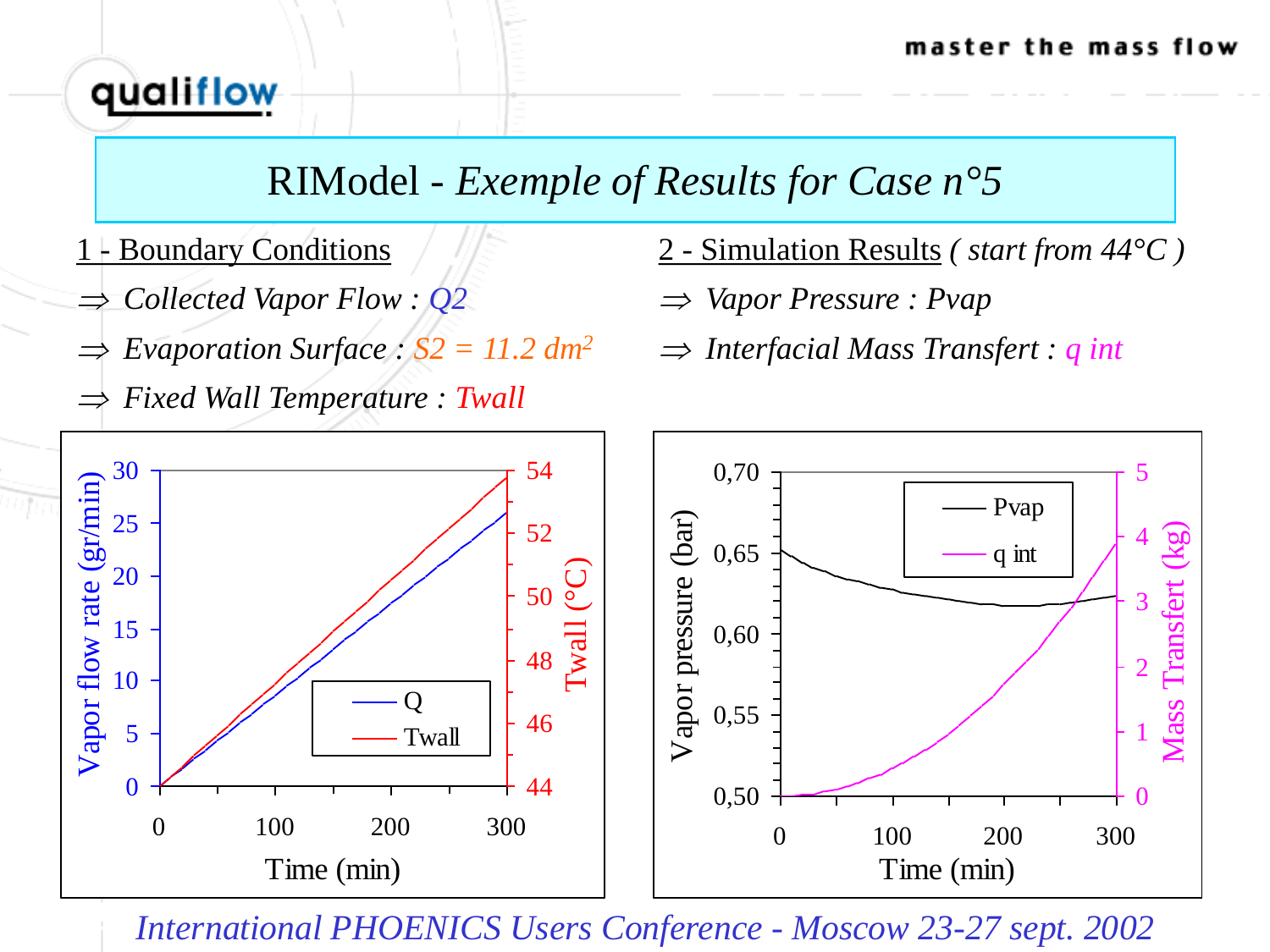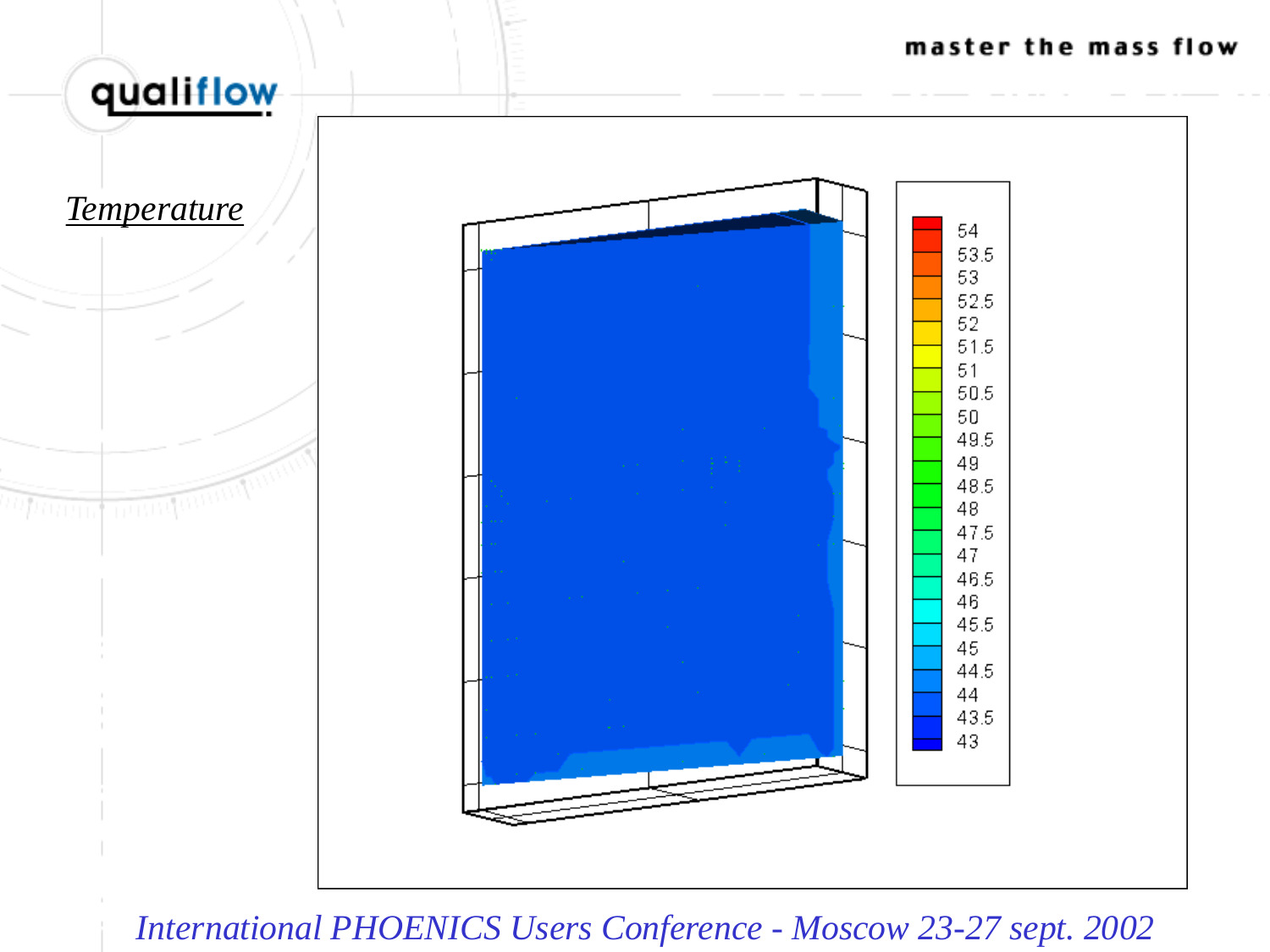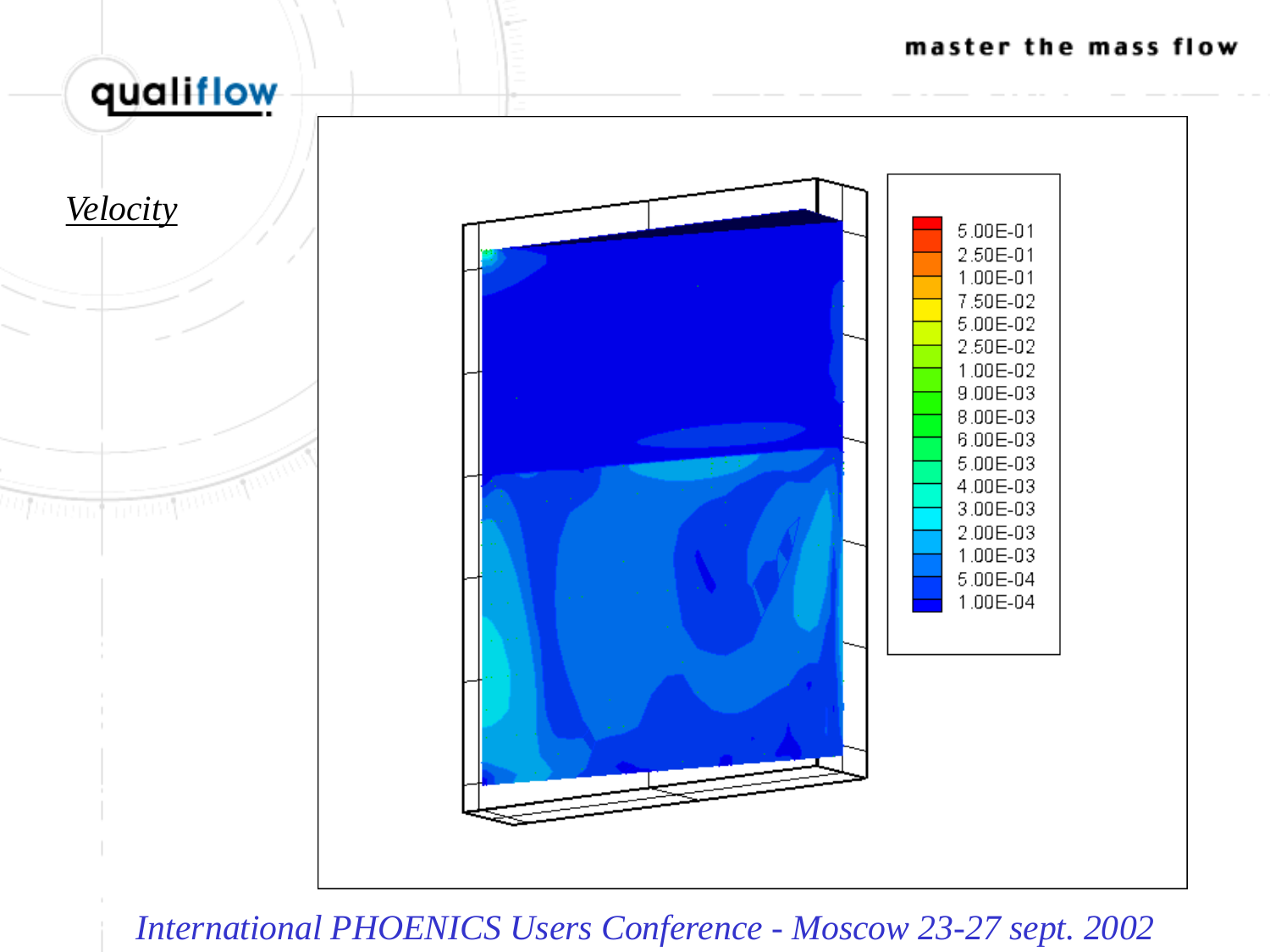## RIModel VALIDITY LIMIT *- Subcooled Pool Boiling*

1 - The RIModel *Assumes Pool Subcooled Boiling Situation*

2 - The Transition Pool Subcooled Boiling to Nucleate Boiling *Depend on Gap between Wall and Saturation Temperatures*

 $\Delta T = \text{Twall} - \text{Tsat} = [2 \cdot \sigma \cdot \text{Tsat}] / [ \rho \text{vap} \cdot \Delta \text{Hvap} \cdot R ]$ 

*Depend on Nucleation Cavity Radius*

Typical Cavity Radius in the µm Range

 $\Rightarrow$  0.3  $\mu$ m < Cavity Radius : R < 3  $\mu$ m  $\Rightarrow$  50 °C >  $\Delta T$  > 5 °C

 *CONSEQUENCE : RIModel valid for Temperature Gap of about 20°C (and even more : no major disturbance induced by Beginning of Nucleate Boiling)*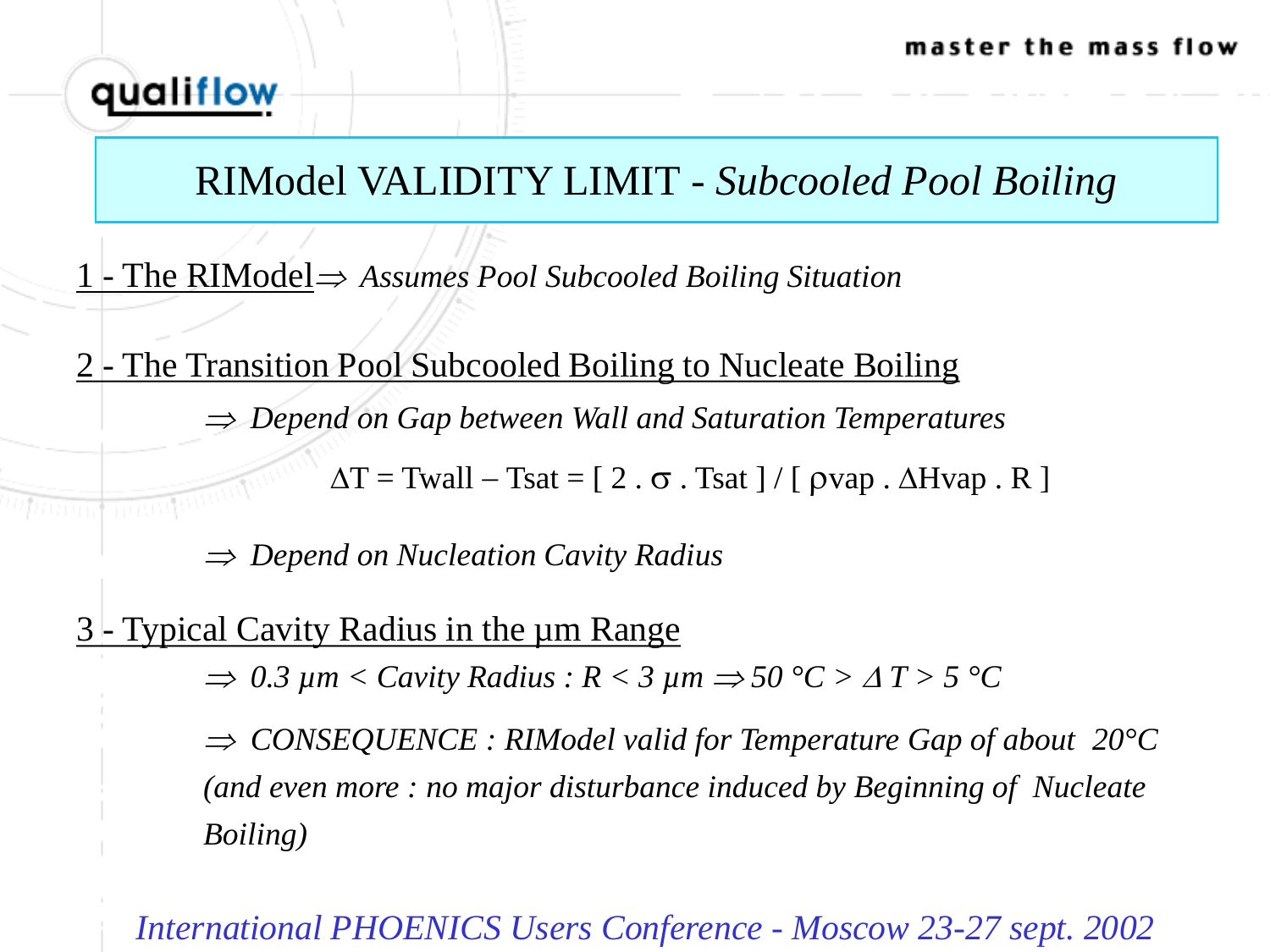#### RIModel VALIDITY LIMIT *- Subcooled Pool Boiling*

 $\Rightarrow$  Onset of Heterogeneous Nucleation  $\Rightarrow$   $\Delta T = f$  ( Cavity Radius )

qualiflow

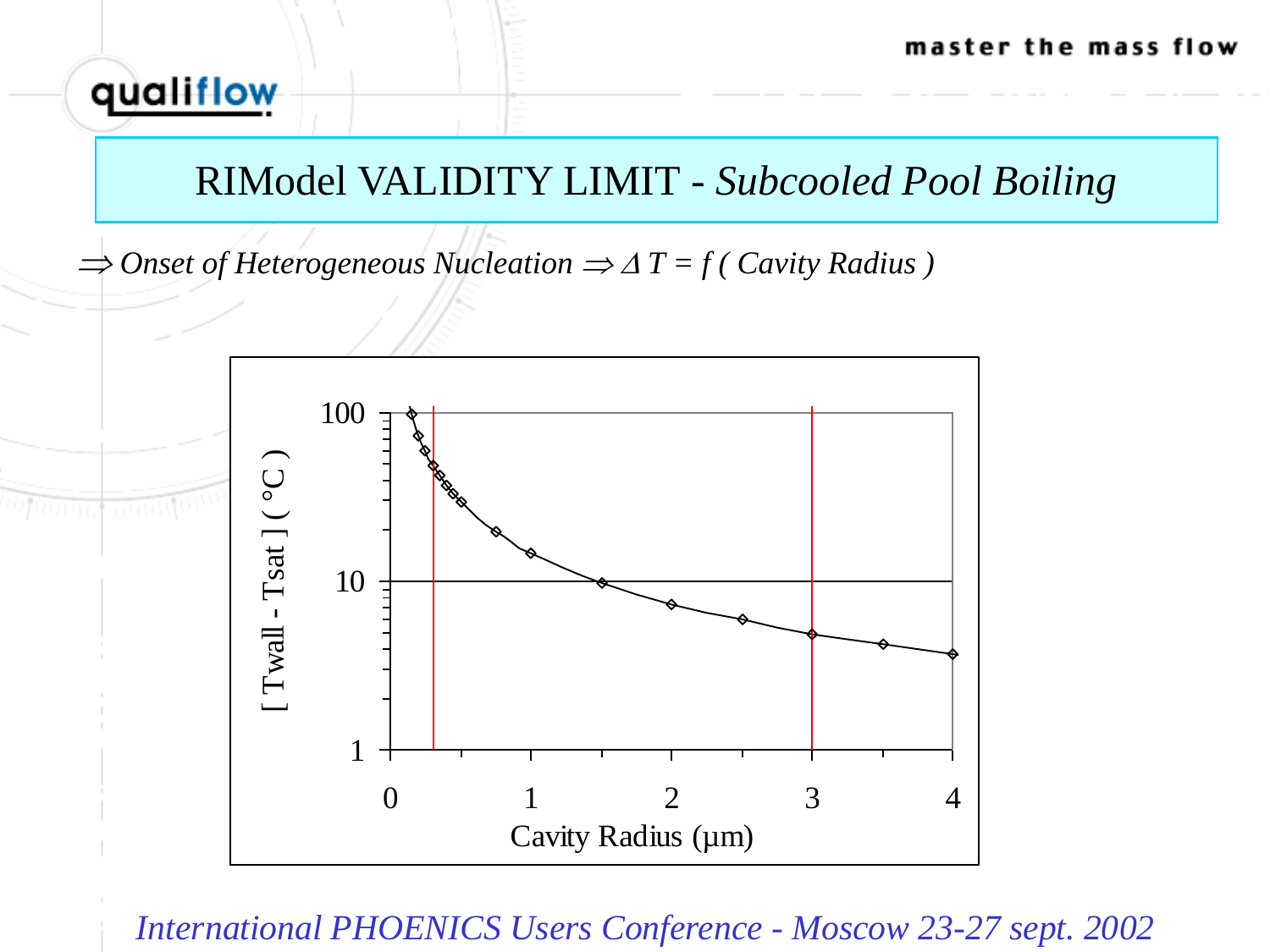### RIModel *- Parametric Study Results - Temperature Gap*

*Temperature Gap Dependence with Vapor Flow Rate ( Q )* 

*and Evaporation Surface Size ( S )*